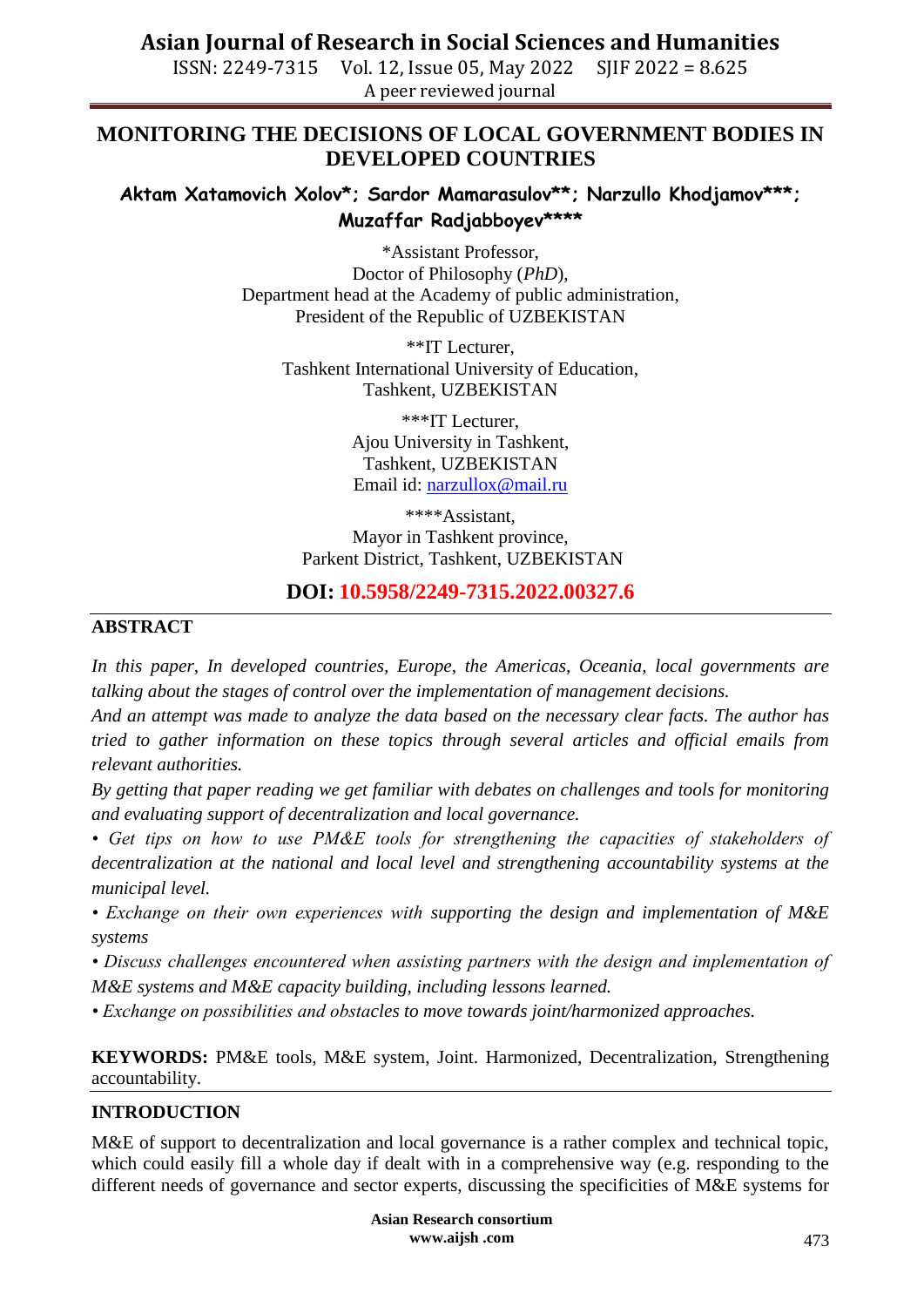ISSN: 2249-7315 Vol. 12, Issue 05, May 2022 SJIF 2022 = 8.625 A peer reviewed journal

assistance provided through different aid modalities (projectbased approaches, basket funding, sector budget support). Consequently, the approach we will take in this session is a selective one that will focus on some challenges, trends and examples of approaches that can be of interest for all of you.

We will give particular attention to issues of M&E capacity-building with stakeholders, to the use of participatory M&E tools and to approaches that aimed to help local government and/or national authorities in partner countries to develop their own M&E systems and efforts that comply with some of the orientations put forward in the specific guiding principles of the DPWG-LGD. Definitions and concepts Attention to issues of M&E has increased in the context of the debate on MDGs and the commitments of the Paris Declaration and AAA to result-based management and (mutual) accountability. This is also reflected in the discussion on systems for monitoring support to decentralisation and local governance. Since the start of the millennium in particular, an increasing number of publications and seminars have been dedicated to the topic of M&E of support to decentralisation (Steinich 2000, van Osterhout 2004, Le Bay and Loquai 2008).

Since the beginning of this decade, efforts have been made to promote a consensus on M&E terminology and harmonise approaches to M&E. The work of the "DAC Network on Development evaluation' can be quoted in this context. The specific guiding principles of the iDWG-DLG give orientations on M&E of support to decentralisation and local governance (see below). Yet, there remain differences in the in M&E culture and practice between donors and aid agencies (e.g. with regard to the definition of terms, such as impact and outcome, the definition of terms (impact, outcome), the priority given to M&E in every day work, the preference for specific approaches and methods (e.g. PM&E tools, randomized trials) or the sharing and dissemination of evaluation results. Therefore, it is useful to clarify these concepts for the purpose of the course.

Some basic concepts The terms "monitoring" and "evaluation" are often used together as "M&E", suggesting a symbiotic relation. This relationship exists, because evaluations require information generated in the course of monitoring. This relationship exists, because evaluations require information generated in the course of monitoring.



**Figure 01**- Monitoring and evaluation in the project cycle

### *Local Government Differences in General*

As we told above, the vast majority of European countries are member of the Council of Europe. Its Charter denotes the main principles of local governance in Europe that are expected to be respected by all signatures. Because of the crucial importance of the contents of the Charter (describing agreed contextual values about local democracy in Europe) we will first provide the short review of the core principles of the Charter. It first describes the principle of local selfgovernment which should be recognized in domestic regulation, and where practicable in the constitution. It also constitution.

stipulates the right and the ability of local authorities, within the limits of the law, to regulate and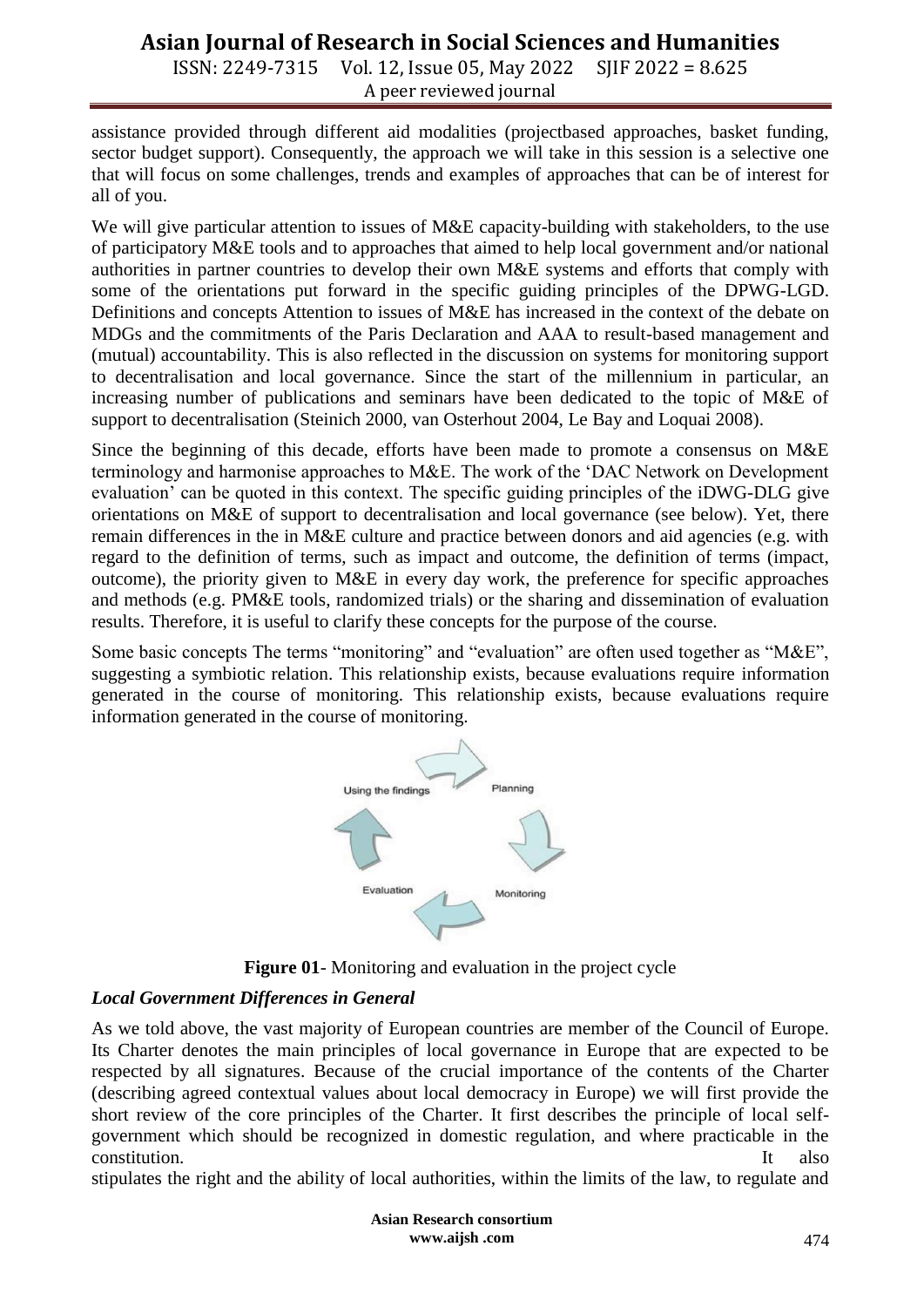ISSN: 2249-7315 Vol. 12, Issue 05, May 2022 SJIF 2022 = 8.625 A peer reviewed journal

manage a substantial share of public affairs under their own responsibility and in the interests of the local population. Furthermore, local governments should have full discretion to exercise their initiative with regard to any matter, which is not excluded from their competence nor assigned, to any other authority.

### *Austria:*

The municipal council: (Gemeinderat) is the deliberative body of the municipality. Its members are elected by direct universal suffrage based on the proportional representation system for a five or six-year term depending on the region. The municipal council appoints the members of the local administrative board. The local administrative board (Gemeindevorstand) is the municipality"s executive body. It is composed of the mayor, his deputies and members from the different political parties, proportionally to the electoral results of each party. The mayor (Bürgermeister) is elected either by the municipal council or by direct universal suffrage, depending on the region, although the latter method is the most common. The mayor chairs the local administrative board and the municipal council. The.regional.government

(Landesregierung) is the executive board of the region and is headed by the governor. There are two systems for the election of the regional government, depending on the region: the proportional system (almost each party is represented within the regional government) and the majority system (not all parties are represented within the regional government).

### *Belgium:*

The municipal.council (conseil communal in French and gemeenteraad in Dutch) is elected by direct universal suffrage for a six-year term. It is the municipality"s legislative body and decides on local policy. The college.of.mayor.and.alderman (college des bourgmestre et échevins in French and college van burgemeester en schepenen in Dutch) is composed of the mayor, his/her aldermen and the president of the public centre for social welfare (see note below). The mayor and aldermen are elected by and from within the municipal council and also sit in the council.

The college is the municipality"s executive body. It implements the decisions taken by the municipal council and is in charge of the day-to-day management of the municipality. The mayor (bourgmestre in French and burgemeester in Dutch) chairs the college of mayor and aldermen as well as the municipal council. In Flanders and in Brussels, he/ she is appointed by the regional government at the recommendation of the municipal council for a six-year mandate. In Wallonia, the mayor is directly elected by the population (by "earmarking": the best score on the listwith the largest municipal majority), after which he/she is also appointed by the regional government. The mayor is in charge of the municipal administration and heads the municipal police. The provincial council (conseil provincial in French and provincieraad in Dutch) is the deliberative body of the province. It is composed of councillors elected by direct universal suffrage for a six-

year term, via the proportional representation system.

## *Denmark:*

The municipal council is composed of members elected by direct universal suffrage for four years and by a system of proportional representation. It is in charge of the municipal budget, the running of local institutions and the adoption of local policies. The executive committees are in charge of local administration. Their members are appointed by the municipal council for a period of four years. Permanent committees assist the municipal council in the preparation of its decisions.

The municipal council is obliged to set up a financial committee but may also set up special committees, such as the education committee, the employment committee and the health and social affairs committee. The mayor is elected for four years by the municipal council. He/she heads the municipality"s administration as well as the municipal council.